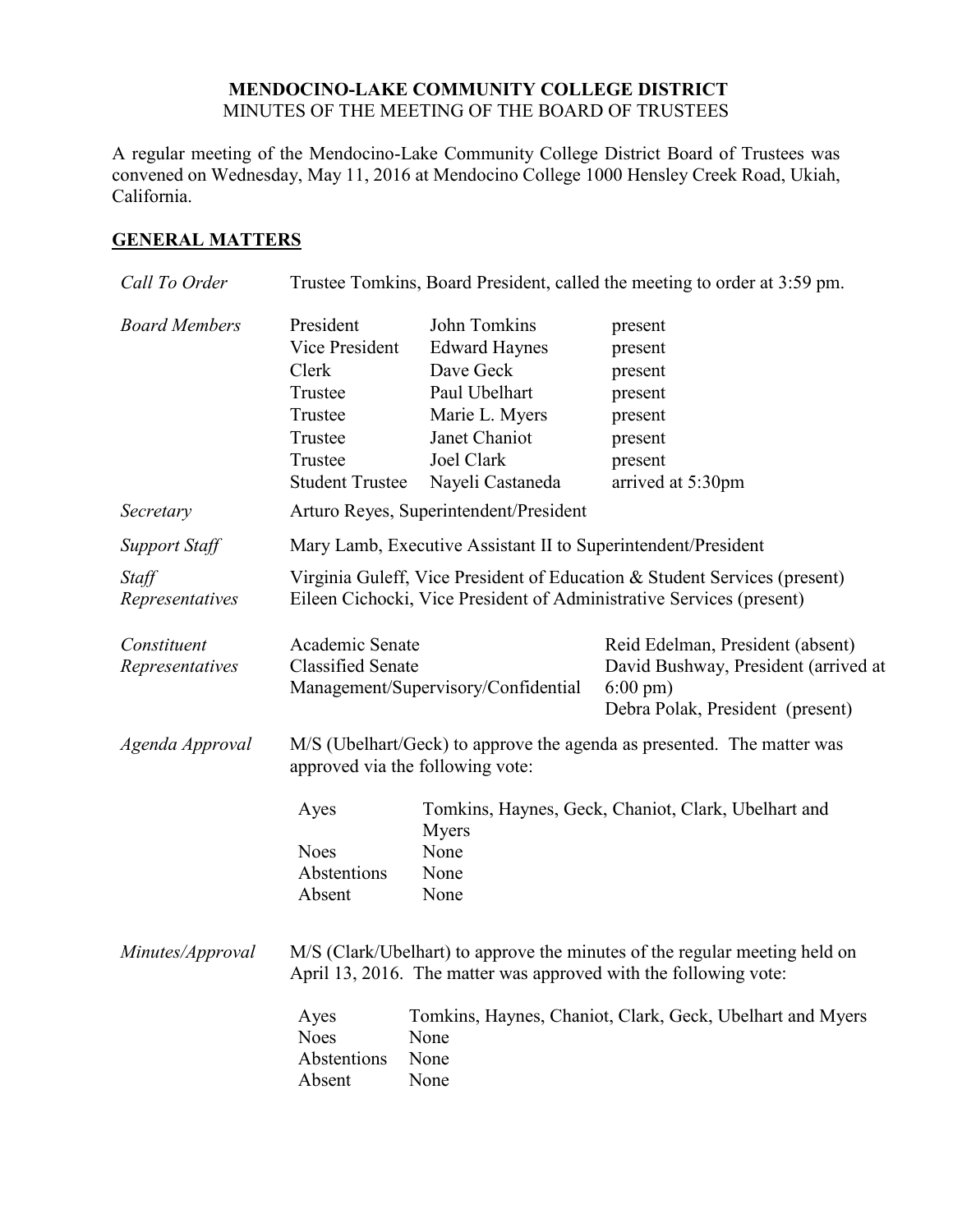## **CLOSED SESSION**

The Board adjourned to Closed Session at 4:00PM. Board President Tomkins announced the board will only be discussing items 2.1 and 2.6 during closed session.

#### **OPEN SESSION**

*Retirees*

*Report of Action Taken in Closed Session* The Board returned to open session at 5:35 PM with Board President Tomkins reporting no action taken on the items discussed in closed session. *Public Comments* • No comments were made by the public. *Recognition of*  Alan West, Leslie Saxon-West, Jackie Blacklock, Steve Oliveria and Dalene

Nickelson were recognized by the board for their years of service to the institution.

The Board took a 10 minute recess to express their appreciation to the retirees. Board President Tomkins called the meeting back to order at 6:05 pm.

### **PRESIDENT AND ADMINISTRATION REPORT**

A written report was presented by Superintendent/President Reyes. The following items were offered in addition:

 In addition to his written report, Superintendent/President Reyes recognized Director of Human Resources Meyer and Human Resources Specialist Bartolomei for all of their work and attention to detail regarding the 23 new hires we have been in the process or recruiting.

## **CONSENT AGENDA**

M/S (Geck/Ubelhart) RESOLVED, That the Mendocino-Lake Community College District Board of Trustees does hereby approve the Consent Agenda as presented. The consent agenda was approved with the following vote:

Ayes Tomkins, Haynes, Chaniot, Clark, Geck, Ubelhart and Myers Noes None Abstentions None Absent None

Items with an asterisk \* were approved by one motion as the Consent Agenda.

### **Personnel**

| $Employment -$                             | *RESOLVED, That the Mendocino-Lake Community College District Board of                                                                                                                       |
|--------------------------------------------|----------------------------------------------------------------------------------------------------------------------------------------------------------------------------------------------|
| Short-Term                                 | Trustees does hereby ratify the employment of the short-term employees as                                                                                                                    |
| <i>Employees</i>                           | submitted and presented at the meeting.                                                                                                                                                      |
| $Employment -$<br><b>Part-Time Faculty</b> | *RESOLVED, That the Mendocino-Lake Community College District Board of<br>Trustees does hereby approve the employment of the part-time faculty as<br>submitted and presented at the meeting. |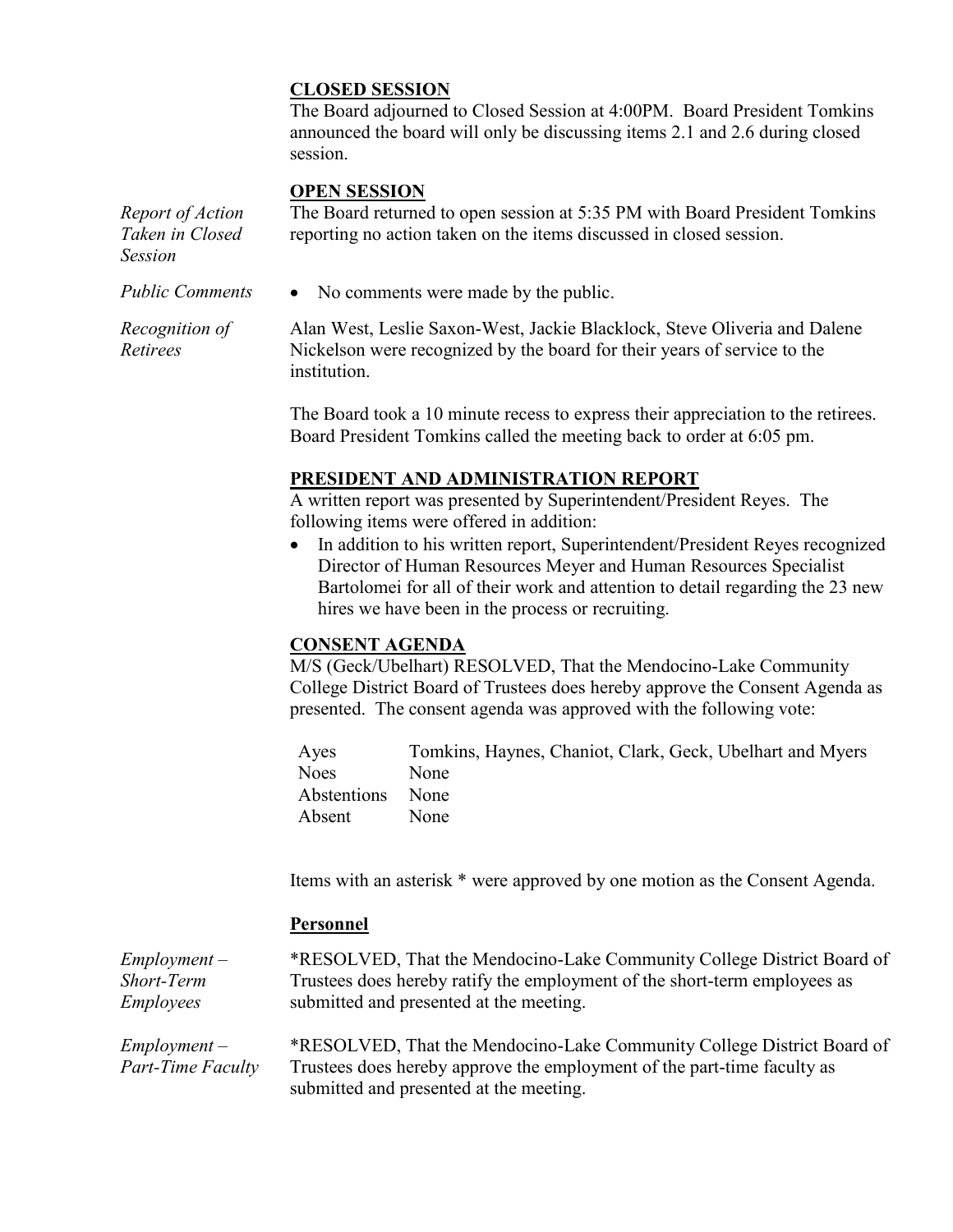| $Employment -$<br>Categorically-<br><b>Funded Faculty</b> | *RESOLVED, That the Mendocino-Lake Community College District Board of<br>Trustees does hereby approve a temporary, non-tenure track, categorically-<br>funded, full-time faculty contract for Nora Danning, Instructor-Nursing<br>Science/Clinical Practice, for the 2016-2017 academic year as submitted and<br>presented at the meeting.                                                                                                                                                               |  |  |
|-----------------------------------------------------------|-----------------------------------------------------------------------------------------------------------------------------------------------------------------------------------------------------------------------------------------------------------------------------------------------------------------------------------------------------------------------------------------------------------------------------------------------------------------------------------------------------------|--|--|
| Employment -                                              | *RESOLVED, That the Mendocino-Lake Community College District Board of                                                                                                                                                                                                                                                                                                                                                                                                                                    |  |  |
| Classified                                                | Trustees does hereby approve the employment of David Wolf as presented.                                                                                                                                                                                                                                                                                                                                                                                                                                   |  |  |
| $Employment -$                                            | *RESOLVED, That the Mendocino-Lake Community College District Board of                                                                                                                                                                                                                                                                                                                                                                                                                                    |  |  |
| Tenure Track                                              | Trustees does hereby approve the employment of Stephen Decker, Lori                                                                                                                                                                                                                                                                                                                                                                                                                                       |  |  |
| Faculty                                                   | Michelangelo and Mike Guiffrida as presented.                                                                                                                                                                                                                                                                                                                                                                                                                                                             |  |  |
| $Employment -$<br>Classified<br>Administrator             | *RESOLVED, That the Mendocino-Lake Community College District Board of<br>Trustees does hereby approve the Classified Administrator contracts for<br>MacAdam Lojowsky, Director of Facilities and Adan Chaidez, Student Success<br>and Support Program Coordinator as presented.                                                                                                                                                                                                                          |  |  |
| $Employment -$<br>Educational<br>Administrator            | *RESOLVED, That the Mendocino-Lake Community College District Board of<br>Trustees does hereby approve the Educational Administrator contracts for<br>Amanda Fox-Xu, MESA/STEM Success Director and Dennis Aseltyne, Dean<br>of Applied Academics as presented.                                                                                                                                                                                                                                           |  |  |
| Transfer/Promotion                                        | *RESOLVED, That the Mendocino-Lake Community College District Board of                                                                                                                                                                                                                                                                                                                                                                                                                                    |  |  |
| /Reassignment-                                            | Trustees does hereby approve the transfer of Jody Gehrman from English to                                                                                                                                                                                                                                                                                                                                                                                                                                 |  |  |
| Classified                                                | Communication Studies as presented.                                                                                                                                                                                                                                                                                                                                                                                                                                                                       |  |  |
| Retirements/                                              | *RESOLVED, That the Mendocino-Lake Community College District Board of                                                                                                                                                                                                                                                                                                                                                                                                                                    |  |  |
| Resignations -                                            | Trustees does hereby approve the transfer of Isabel Lopez effective June 1,                                                                                                                                                                                                                                                                                                                                                                                                                               |  |  |
| Classified                                                | 2016 and Barbara Nobles, effective June 6, 2016 as presented.                                                                                                                                                                                                                                                                                                                                                                                                                                             |  |  |
| Management/Super                                          | *RESOLVED, That the Mendocino-Lake Community College District Board of                                                                                                                                                                                                                                                                                                                                                                                                                                    |  |  |
| visory/Confidential                                       | Trustees hereby ratifies the 2016-2017 tentative agreement between the                                                                                                                                                                                                                                                                                                                                                                                                                                    |  |  |
| Tentative                                                 | Mendocino-Lake Community College District and the                                                                                                                                                                                                                                                                                                                                                                                                                                                         |  |  |
| Agreement, 2016-17                                        | Management/Supervisory/Confidential employees as presented.                                                                                                                                                                                                                                                                                                                                                                                                                                               |  |  |
| Fiscal Report as of<br>March 31, 2016                     | <b>Other Items</b><br>*RESOLVED, That the Mendocino-Lake Community College District Board of<br>Trustees does hereby accept the fiscal report as submitted.                                                                                                                                                                                                                                                                                                                                               |  |  |
| <b>Student Trustee</b><br>Privileges<br>Donations         | *RESOLVED, That the Mendocino-Lake Community College District Board of<br>Trustees does hereby maintain the Student Trustee Privileges as presented.<br>*RESOLVED, That the Mendocino-Lake Community College District Board of<br>Trustees does hereby accept the various items generously donated to<br>Mendocino College by Carlotta Curti, Dee Dix, David Liebhauser, John<br>Milovina/Milovina Brothers, Norma Watkins and the Air Conditioning,<br>Heating and Refrigeration Institute as presented. |  |  |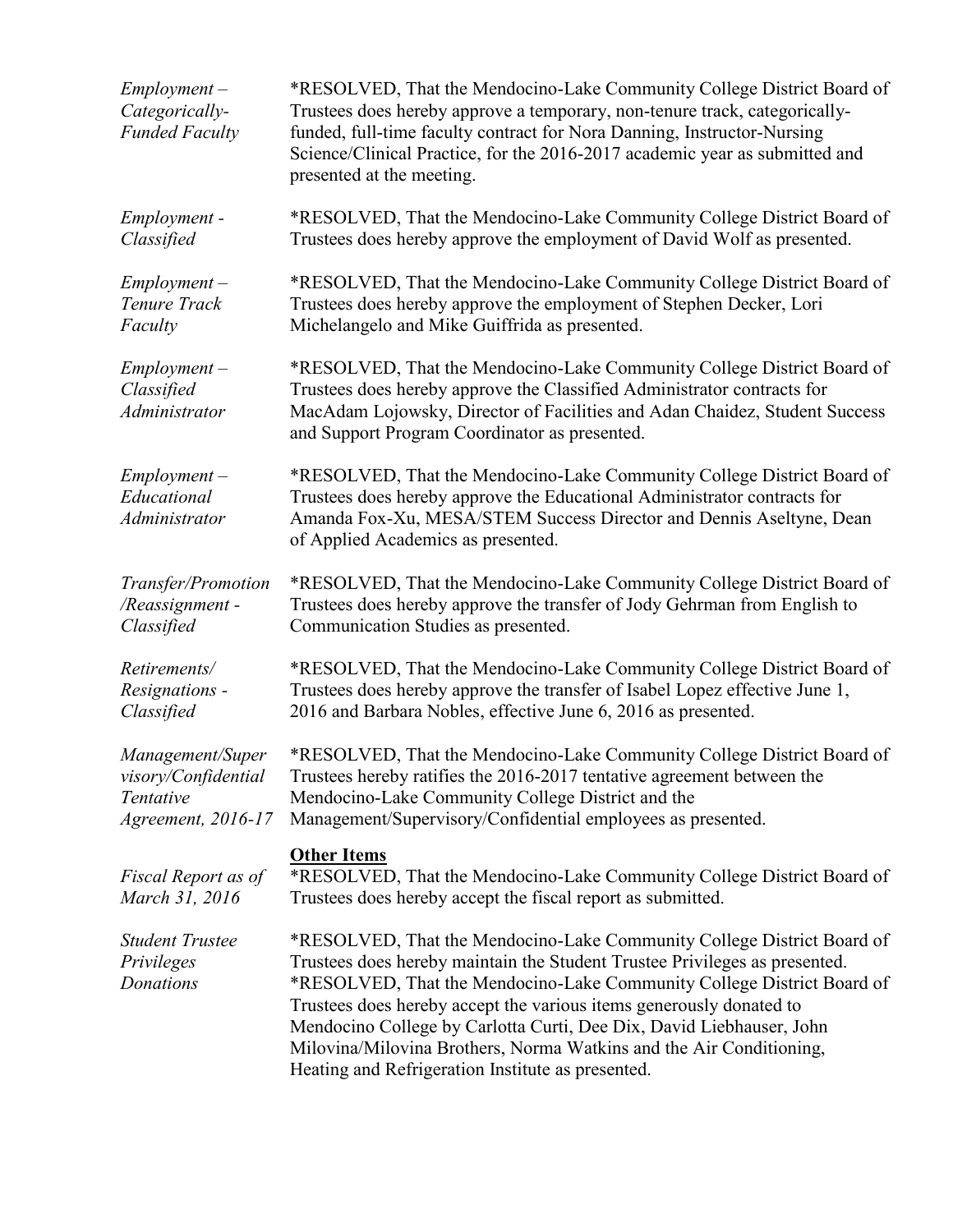# **ACTION ITEMS**

| Quarterly Fiscal<br><b>Status Report</b>    | After reviewing the item presented, the following action was taken:                                                                                                                                              |                                                                                                                                                                                                                        |  |  |
|---------------------------------------------|------------------------------------------------------------------------------------------------------------------------------------------------------------------------------------------------------------------|------------------------------------------------------------------------------------------------------------------------------------------------------------------------------------------------------------------------|--|--|
|                                             | M/S (Ubelhart/Myers) to accept the quarterly fiscal status report as presented.<br>The motion was approved with the following vote:                                                                              |                                                                                                                                                                                                                        |  |  |
|                                             | Ayes<br><b>Noes</b><br>Abstentions<br>Absent                                                                                                                                                                     | Tomkins, Haynes, Chaniot, Clark, Geck, Ubelhart and Myers<br>None<br>None<br>None                                                                                                                                      |  |  |
| $Award$ Contract $-$<br>Replacement of      |                                                                                                                                                                                                                  | After reviewing the information provided, the following action was taken:                                                                                                                                              |  |  |
| <b>Science Building</b><br>Chiller          | M/S (Clark/Chaniot) to award the contract for the replacement of the Science<br>Building chiller to Matrix HG, Inc. in the amount of \$103,149 as presented.<br>The motion was approved with the following vote: |                                                                                                                                                                                                                        |  |  |
|                                             | Ayes<br><b>Noes</b><br>Abstentions<br>Absent                                                                                                                                                                     | Tomkins, Haynes, Chaniot, Clark, Geck, Ubelhart and Myers<br>None<br>None<br>None                                                                                                                                      |  |  |
| Mission, Vision,<br><b>Values and Goals</b> | After reviewing the current college Mission, Vision, Values and Goals, the<br>following action was taken:                                                                                                        |                                                                                                                                                                                                                        |  |  |
|                                             | Ayes<br><b>Noes</b><br>Abstentions<br>Absent                                                                                                                                                                     | M/S (Clark/Geck) to adopt the Mission, Vision, Values and Goals as corrected.<br>The motion was approved with the following vote:<br>Tomkins, Haynes, Chaniot, Clark, Geck, Ubelhart and Myers<br>None<br>None<br>None |  |  |
| <b>Big Picture</b>                          | An update on the Mendocino College Student Success Scorecard was presented<br>by Director of Institutional Effectiveness, Research and Grants Flores.                                                            |                                                                                                                                                                                                                        |  |  |
|                                             | <b>INFORMATIONAL ITEMS AND REPORTS</b>                                                                                                                                                                           |                                                                                                                                                                                                                        |  |  |
| Multi-Year Budget<br>Projections            | A written report covering the 2016/2017 through the 2020/2021 fiscal years<br>was submitted by Vice President Cichocki as information.                                                                           |                                                                                                                                                                                                                        |  |  |
| Mendocino College<br>Foundation, Inc.       | A written report was submitted by Katie Fairbairn, Executive Director of the<br>Mendocino College Foundation, Inc. as information.                                                                               |                                                                                                                                                                                                                        |  |  |
| Constituents Group<br>Reports               | <b>Academic Senate:</b>                                                                                                                                                                                          | A written report was submitted by Reid Edelman, Academic Senate President.                                                                                                                                             |  |  |
|                                             | <b>Classified</b>                                                                                                                                                                                                |                                                                                                                                                                                                                        |  |  |

An oral report was given by Classified Senate President Bushway.